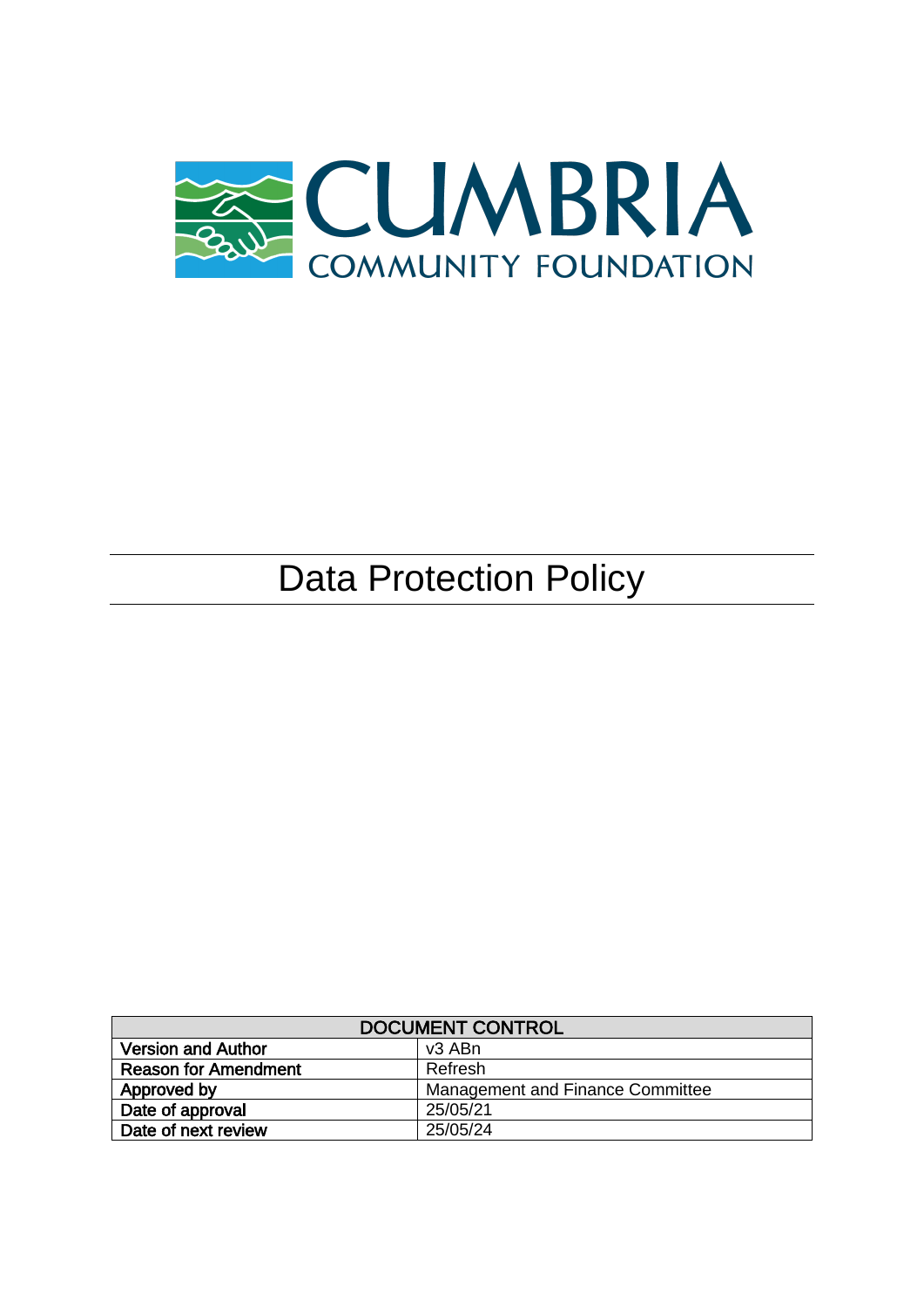

## Data Protection Policy

#### 1. Introduction

1.1 It is the policy of Cumbria Community Foundation (CCF) to take all necessary steps to ensure that personal data held by CCF about its employees, grant applicants, fund holders, suppliers and all other individuals is processed fairly and lawfully. CCF will take all necessary steps to implement this policy.

### 2. Statutory requirements

2.1 It is the policy of CCF to ensure that all relevant statutory requirements are complied with and that CCF's internal procedures are monitored periodically to ensure compliance.

#### 3. Data protection principles

- 3.1 CCF will implement and comply with the seven Data Protection Principles contained in the UK General Data Protections Regulations (UKGDPR)which promote good conduct in relation to processing personal information. These Principles are:
	- (i) Personal data shall be processed fairly, lawfully and in a transparent manner('lawfulness, fairness and transparency')
	- (ii) Personal data shall be obtained only for one or more specified and lawful purposes, and shall not be further processed in any manner incompatible with that purpose or those purposes. (Purpose limitation)
	- (iii) Personal data shall be adequate, relevant and not excessive in relation to the purpose or purposes for which they are processed. ('data minimisation')
	- (iv) Personal data shall be accurate and, where necessary, kept up to date. (accuracy)
	- (v) Personal data processed for any purpose or purposes shall not be kept for longer than is necessary for that purpose or those purposes. (storage limitation')
	- (vi) Personal data shall be processed in a manner that ensures appropriate security, including protection against unlawful processing and against damage or loss ('integrity and confidentiality')
	- (vii) Take responsibility for what you do with personal data and how you comply with the other principles ('accountability')

#### 4. Rules and procedures

4.1 The attention of all employees is drawn to the data protection rules and procedures laid down by CCF from time to time. Employees have a duty to follow these rules and procedures and to co-operate with CCF to ensure this policy is effective. Disciplinary action may be taken against any employee who fails to comply with these rules and procedures. Employees should also be aware that if they knowingly or recklessly obtain or disclose personal data without CCF's consent, they may be committing a criminal offence.